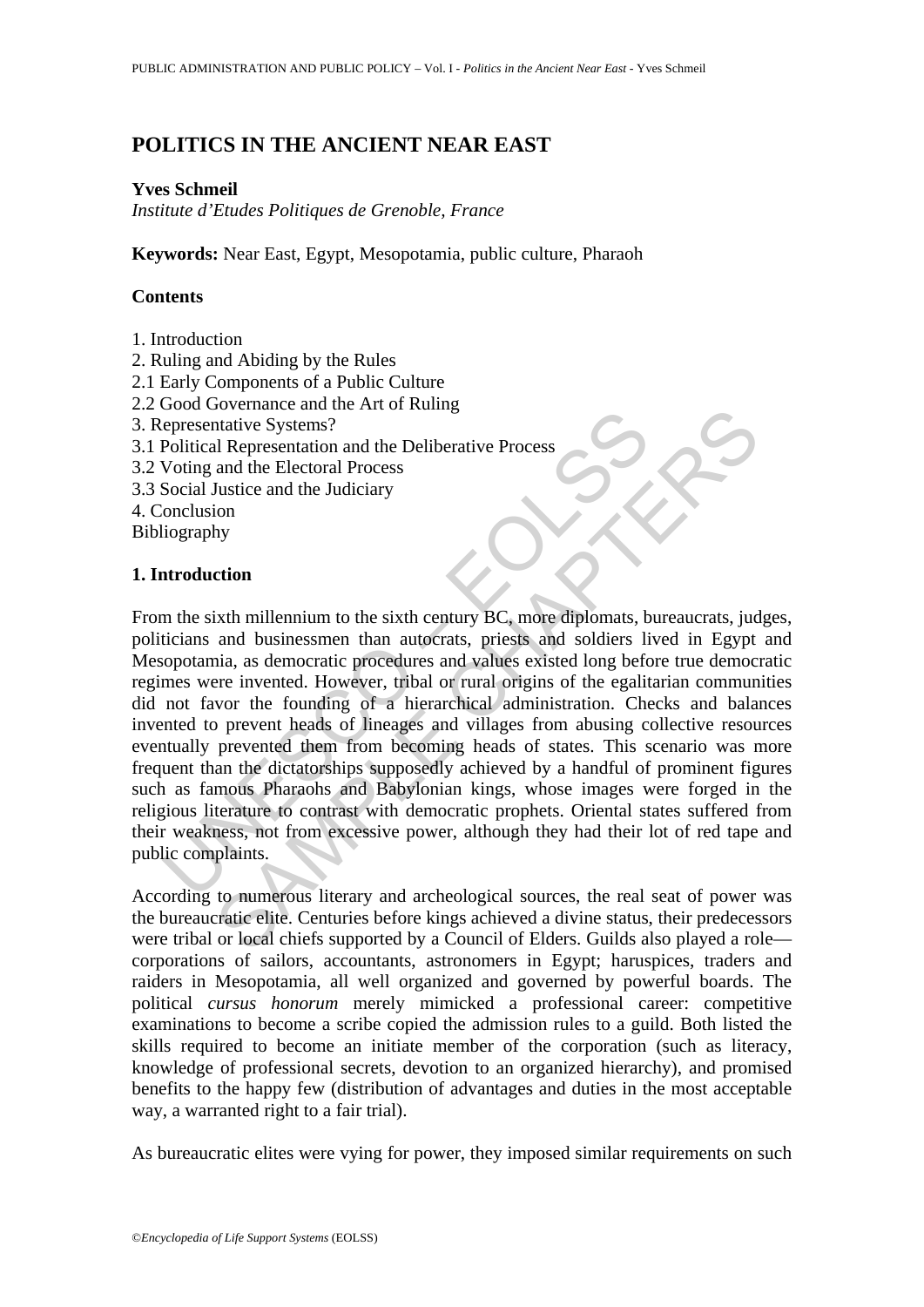positions as "scribes", "priests", or "licensed merchants", and they invented means to favor leadership while limiting authority. However, they paid more attention to defining a *substantive* ideal of justice which would benefit all competitors than to its *procedural* implementation which could be advantageous to some of them. This is why the "democracies" of their time were regimes in which routinized democratic institutions and norms were less important than repeated public commitments to the rule of fairness. Elites shared the same ideology of reciprocity, solidarity and mutual advantage. These common goals were turned into constitutional and civil law. They inspired deliberative, judging and voting procedures. They constrained government, at least when rulers were not able to impose their own ideology—which they often tried to do.

Politics, then, started with a definition of community rights, collective goals, and civic behavior—embedded in what would nowadays be called a "public culture". Promoting this public culture was the purpose of ruling, and a duty of every civil servant. Because no one could rule alone, and due to the necessary coordination between rulers and public agents, the arts of deliberating, voting, and judging were highly praised.

# **2. Ruling and Abiding by the Rules**

public culture was the purpose of ruling, and a duty of every civ-<br>one could rule alone, and due to the necessary coordination b<br>lic agents, the arts of deliberating, voting, and judging were highly<br>**ulling and Abiding by** What were then the most salient values of this public culture? Were they the same everywhere? Were governments constrained by these values? Although it is not easy to answer such questions, some general assessments can be made. First, during the process of state-building an "authoritarian" public ideology competed with previous egalitarian cultures, which were never suppressed. Second, in the whole region, throughout the whole period, there were shared beliefs in good governance, and a common knowledge of the art of ruling.

# **2.1 Early Components of a Public Culture**

culture was the purpose of ruling, and a duty of every civil servant. Because culture was the purpose of ruling, and a duty of every civil servant. Because the reduction between rulers to the increase the most salient valu How did people of these remote times view the world in which they lived? In their minds, the cosmos was an expanding universe—all the qualities of a perfect world existing before the "big bang" (the very moment when God becomes conscious of His creative power, bursts out of the primeval ocean, and names His creatures). At each stage of this expansion, any individual act could either help or hamper these dynamics. Each person should therefore contribute with great care to the achievement of a cosmic equilibrium. To this purpose, he or she could try hard to maintain a balanced relationship with others, and give them their due share of collective resources. Generosity, tolerance, and solidarity were at the root of politics because a consistent society was the very basis of a harmonious universe.

Although this culture was not so far from the Confucianist creed destined to appear centuries later in China, a major difference is worth noting. Ancient Near Eastern political systems were also determined by a tremendous impulse toward "civilization" the process of civilizing "barbarians" or "non-believers" and settling "bedouins" in cities. Contrary to Far Eastern beliefs, Near East harmony was not the static reflection of a pyramid of notables ruling their public life according to family values, but the dynamic result of an expanding body of knowledge, aesthetic skills, and civic virtues. Since the whole universe was expanding, its political replica should inflate at the same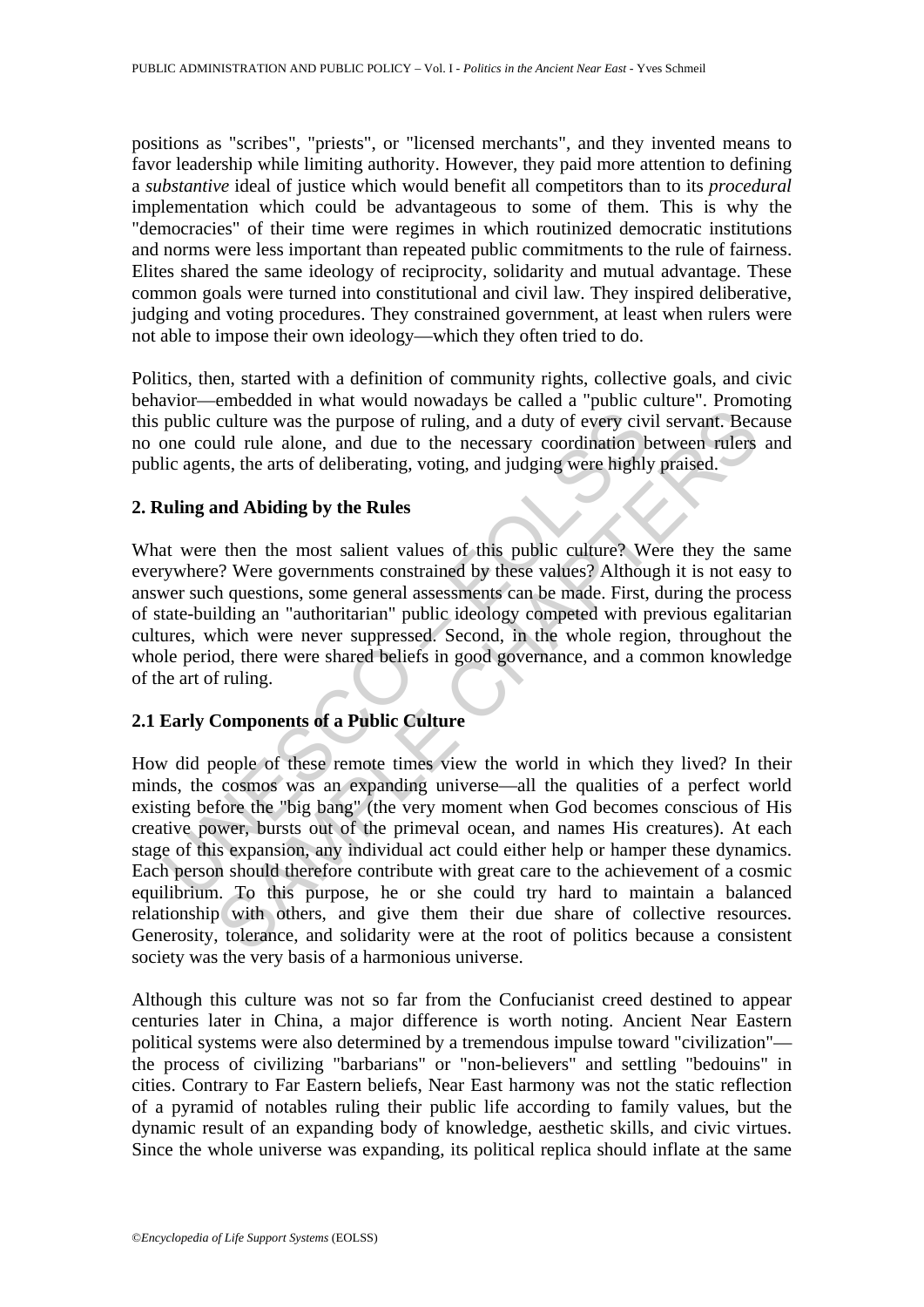rate. The appropriate behavior was consequently a mix of wisdom and strength—as exemplified in Egypt by the opposition of Osiris and Seth—even when it led political winners or military conquerors to refrain from using all the powers invested in their success.

The wild hero hidden in the heart of every ruler was a prominent actor in politics, as exemplified by the Gilgamesh epic. But he had to be tamed. This is why councillors, representatives, spokespersons, diplomats, etc. became so important in the political systems of the area. Each ruler, not to say each family head, should ask for advice before making any decision. These millenary customs helped leaders to limit their own power, to listen to critics, and to achieve self-restraint. Moreover, local assemblies could veto royal decisions, a not so infrequent episode which prevented rulers from imposing their own ideas on the people. There are indications that assemblies even came first in some cities (especially in northern Syria), which were ruled collectively.

At the very least, power was shared between the King's cabinet and the assembly. Egyptians even duplicated competence at each level of decision: there were two vizirs, two general accountants, two major officers (in charge of the Army and the National Guard—the latter wisely integrating former militiamen after periods of turmoil), two or more teams of workers on construction sites, or priests in temples. Circulating assignments and positions, duplicating charges, sharing governmental power with ambitious challengers, dividing wealth and rights to the throne between incumbents all these means were used at least from the beginning of the second millennium BC.

is ecities (especially in northern Syria), which were ruled collective<br>the very least, power was shared between the King's cabinet<br>ptians even duplicated competence at each level of decision: the<br>general accountants, two m (especially in northern Syria), which were ruled collectively.<br>
y least, power was shared between the King's cabinet and the assem-<br>
even duplicated competence at each level of decision: there were two vi<br>
accountants, two Notwithstanding the differences between regions, those who were ruled shared a common defiance towards rulers. This was grounded in lively folk cultures conveying egalitarian trends. Whatever the history or pseudo-history of state and nation-building their scribes told them, people living in tribes, villages and cities accepted to be ruled by the state provided their "founding charts" were incorporated into law. To bedouins, peasants, and citizens, tacit rules and formal guarantees obtained during a long history of independence had to be respected in all circumstances. To kings and courtiers, constitutions were inscribed in the "natural" order and did not depend on humans. Both at the bottom and at the top of the social ladder, therefore, consensus on good governance existed. This agreement was so strong that constitutions were quickly restored after being suppressed during invasions or rebellions.

Generations of pupils learned grammar copying legal and historical texts. Among these founding documents, the "pyramid texts" of archaic Egypt, the "constitution of Sneferu" from the Old Kingdom, "Amenemhat's will" from the New Kingdom, "Gilgamesh and Agga" in Sumer, and "Esarhaddon's Treaty" in Assyria were the most celebrated. Usually presented as a former ruler's legacy, they not only detailed his or her good deeds as examples of appropriate behavior, they also contained lists of duties, the division of assignments between elders and rulers, local representatives and ministers not to speak of temple and palace, civilians and the military.

 They organized a cascade of courts, representative councils, accounting and auditing offices, and defense districts—most of them based on remote tribal distinctions (such as Egyptian nomes) or former glory (such as Mesopotamian cities which benefited from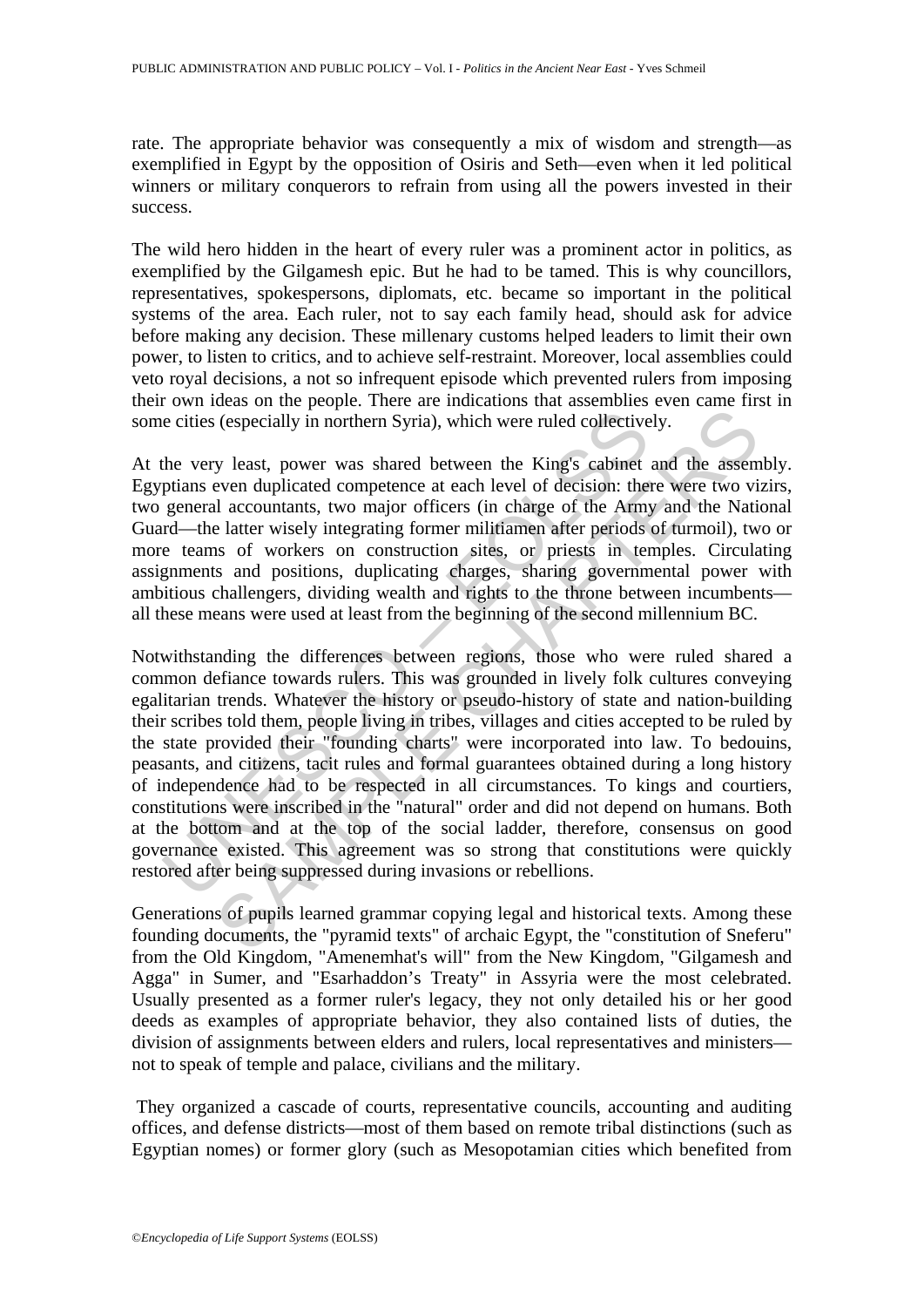fiscal and military exemptions: Babylon, Nippur, Sippar, Borsippa, etc.). Problems raised by their implementation are discussed in official correspondence (e.g. King Shamsi-Adad from Assur to his son, ruler of Mari), and speeches from the throne (e.g. "the reception of Rekhmire," a new vizir of Tuthmosis III).

These constitutional prescriptions were so compelling that in case of emergency, rules had to be respected to test a war champion's democratic goodwill before he could be appointed as chief of staff endowed with supreme powers. Special procedures were legally required to pass on provisional "dictatorship", so that many real dictators took great care to respect established norms. This is how Sesostris, Hatshepsut, Tuthmosis III, and Horemheb in Egypt pretended to be called by phantoms claiming revenge, or priests looking for a savior).

by their persons who were temporarily vested with authority (Adapa, Marduk<br>steed by their peers to check their goodwill before gaining access<br>ble weapons—such as God's eye and its deadly radiations. Where<br>r to the oppositi o were temporarily vested with authority (Adapa, Marduk, and Erra) has their pers to check their goodwill before gaining access to secret files apons—such as God's eye and its dealdy radiations. When they relinquise are op Those who were temporarily vested with authority (Adapa, Marduk, and Erra) had to be tested by their peers to check their goodwill before gaining access to secret files and terrible weapons—such as God's eye and its deadly radiations. When they relinquished power to the opposition or successors, they signed pacts of non-aggression with them to obtain juridical immunities and political guarantees for their partisans (e.g. "Zakutu's treaty" in favor of Assurbanipal against his elder brother Shamash-shum-ukin). International agreements (such as the famous "Qadesh Treaty" between Egyptians and Hittites) achieved the same goal, going into great detail about legitimate opponents versus ordinary criminals, while protecting allies against exiled conspirators. All these cautious regulations made room for peaceful transitions supported from abroad.

# **2.2 Good Governance and the Art of Ruling**

If this was not enough to suppress authoritarian temptations, scribes would write myths, legends, and "history" to remind kings of good governance, and press them to show their weakness and not only their strength. According to these norms, rulers were periodically exposed to the pain and mistakes striking ordinary human beings. Pharaohs had to display their athletic skills in stadiums during their Jubilees; Sumerian heroes toured the world to find out eventually that death was their fate; Assyrian Emperors or Babylonian Kings were publicly slapped in the face by a priest on New Year's day while kneeling before him in front of a gathering of the entire people attending the ceremony. To perform their duties, Egyptian and Mesopotamian kings left their luxury garments to wear white robes or short skirts.

 The great Rameses II himself made his misfortune at Qadesh known everywhere in the Nile Valley, telling the story of being abandoned on the battlefield by his closest officers while he was waging his first war against the Hittites. What the Greeks called *hubris* was prohibited as an evil condemned everywhere in the ancient world, where it was feared as a source of curses. The "curse of Naram Sin" and the "sin of Esarhaddon" are well documented in Mesopotamian literature. Dynasties fell like the Tower of Babel, by excessive enthusiasm. Characters nurturing too much pride or ambition were punished by gods because they were suspected of competing with them; their cities were destroyed and burned, their statues hammered and dismembered, their names wiped out of their fellow citizens' memories.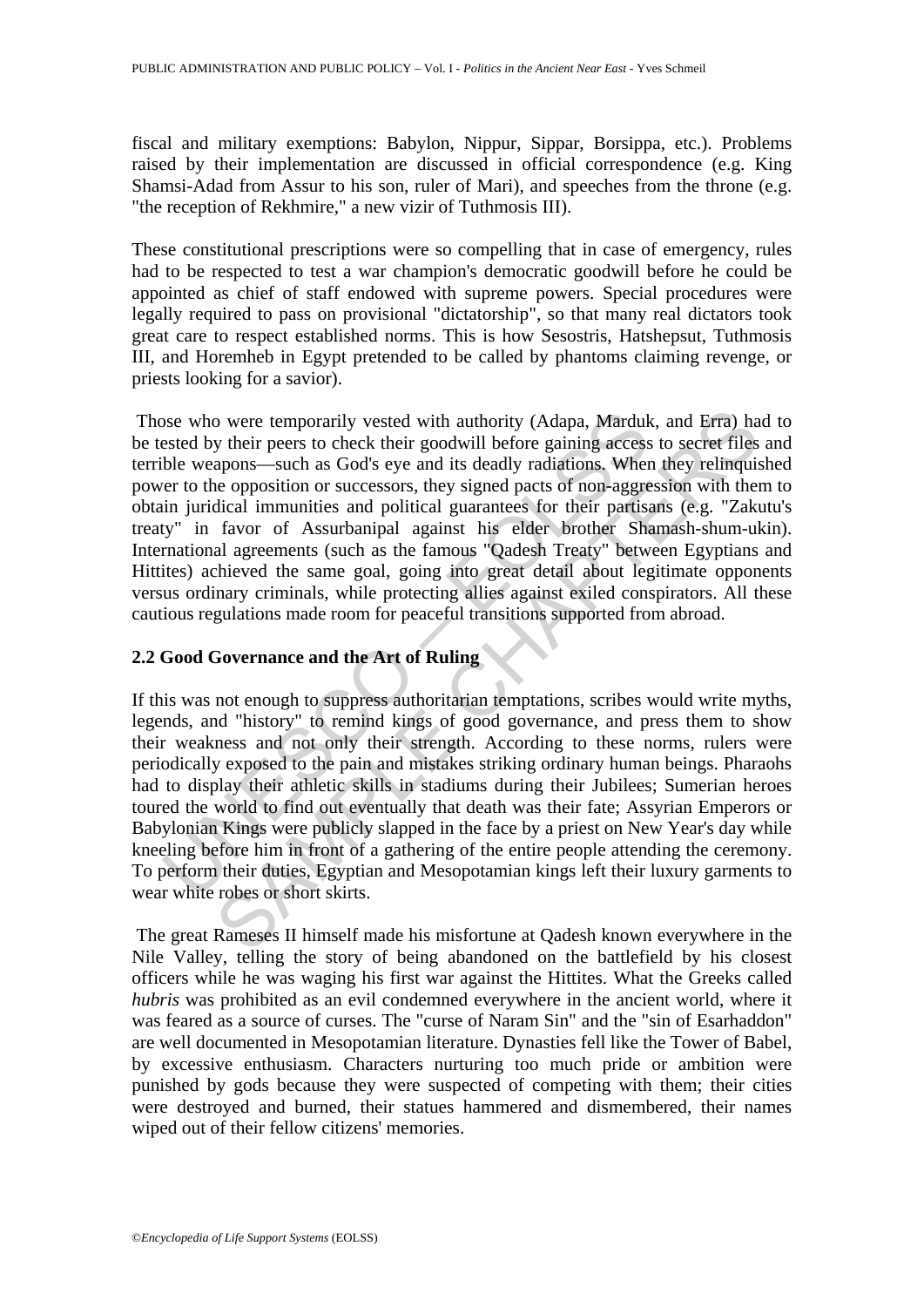The lesson was clear: nobody should accumulate excessive power or fortune. Those who became wealthy had to conceal their money, or redistribute it to the less fortunate. When winning a war, the victor should confer over the vanquished not only citizenship but also every right attached to this privileged status. To burn, behead, or crucify prisoners was "guilty" behavior. The handful of kings who were not deterred by this rule and who displayed cruelty against the defeated caused distaste among their own biographers. When tested by powerful forces—and even by God or gods, the weighing of the souls being a critical chapter of the Egyptian "Book of the Dead", while "the poor man" tales of Mesopotamia predated the Biblical story of Job—a person should keep faith in his or her good deeds. The promise of being cleared in the netherworld was a sufficient incentive to behave well upon earth—giving, sharing, caring, and listening to those who complained.

It is no surprise that "restoration edicts" enacted by new kings were frequent in both Egypt and Mesopotamia. They restored the reciprocity cycle, each individual being theoretically indebted to every other, even if such decrees limited their own riches and sharing political power. This was not an economic investment, only a political one; to stay in power, one had to be cooperative and open-minded.

is no surprise that "restoration edicts" enacted by new kings wer<br>pt and Mesopotamia. They restored the reciprocity cycle, each<br>retically indebted to every other, even if such decrees limited th<br>ing political power. This rprise that "restoration edicts" enacted by new kings were frequent in Mesopotamia. They restored the reciprocity cycle, each individual by indebted to every other, even if such decress limited their own riches liftical po Finally, power was both creative and destructive. One had to be careful in handling its tools and symbols—seals, fans, scepters, crowns, statues of Gods acting as sources of X-rays (Egypt) or lightning conductors (Mesopotamia). Provided by the cosmos, energy was ambiguous and had to be channeled by authorized persons. Its sources were as dangerous as our nuclear reactors: only experienced people could be exposed to its radioactivity. "Experienced" was an attribute deserved by Elders, older persons, and experts selected through a complicated initiation ritual. Because so much was at stake, and because it was so perilous for those who had to "refill" power and make daily use of it, as well as to those towards whom it was directed, politics was quickly understood as a full-time occupation focused on the quest of the *juste milieu* through a long deliberative process.

Of course, what politicians (and courtiers) did was legitimize the polity (and the king), not express the views of their people. Nevertheless, since their constituency was the entire country, they fought not against earthly corruption but against disruption of the cosmic order. They no longer serviced private interests but rather a modern conception of the "common good". They behaved like experts devoted to an agreement, not like party supporters split by deep social and ideological cleavages. They thus anticipated modern bureaucratic systems where no public measure is taken without consulting political advisors.

- -
- -
- -

TO ACCESS ALL THE **13 PAGES** OF THIS CHAPTER, Visit: [http://www.eolss.net/Eolss-sampleAllChapter.aspx](https://www.eolss.net/ebooklib/sc_cart.aspx?File=E1-34-02-03)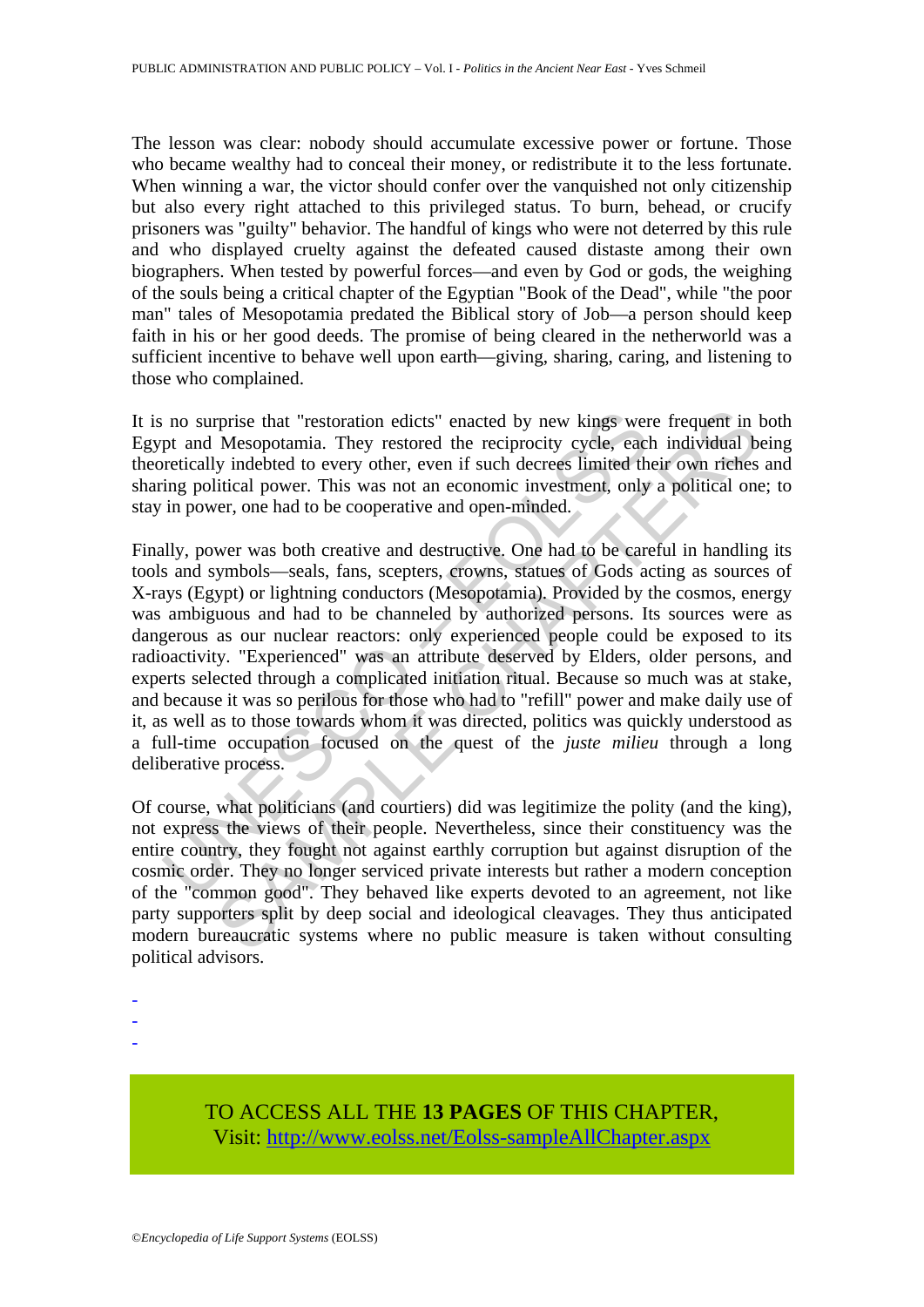#### **Bibliography**

Allam, S. (1987). "La vie municipale a Deir el-Medineh", *BIFAO*: 1-17.

Allen, J. (1989). "The Cosmology of the Pyramid Texts". 1-28 in Allen J., *Religion and Philosophy in Ancient Egypt*, New Haven: Yale University Press.

Archi, A. (1973). "Bureaucratie et communautes d'hommes libres", *Festchrift Heinrich Otten*, Wiesbaden. 17-23.

Assmann, J. (1989). *Maât: L'Egypte pharaonique et l'idee de justice sociale*. Paris: Julliard.

--(1989). "State and religion in the New Kingdom". 55-88 in Allen J., *Religion and Philosophy in Ancient Egypt*, New Haven: Yale University Press.

Bottero, J. and Kramer, S.N. (1989). *Lorsque les dieux faisaient l'homme: Mythologies mésopotamiennes*. Paris: Gallimard.

Charpin, D. (1990). "Les edits de restauration des rois babyloniens et leur application." 13-24. in *Du pouvoir dans l'antiquite: Mots et realites*. (C. Nicolet, ed.) Genève: Droz.

Derchain, P. (1989). "Comment les Egyptiens ecrivaient un traite de la royaute," *Bulletin de la societe francaise d'Egyptologie*, 87-88: 14-17.

Evans, G. (1958). "Ancient Mesopotamian Assemblies." *Journal of the American Oriental Society*: 1-11 & 114-115.

Faulkner, R.O. (1969). *The Ancient Egyptian Pyramid Texts*. Oxford University Press.

Gardiner, A.H. (1903). *The Inscription of Mes. A Contribution to the Study of Egyptian Judicial Procedure*. Leipzig, Heinrich.

Gardner, J. and Maier, J. (1984). *Gilgamesh*. New York: Knopf.

pin, D. (1990). "Les edits de restauration des rois babyloniens et leur appli<br>
oir dans l'antiquite: Mots et realites. (C. Nicolet, ed.) Genève: Droz.<br>
hain, P. (1989). "Comment les Egyptiens ecrivaient un traite de la ro (1990). "Les edits de restauration des rois babyloniens et leur application." 13-24. in  $l$  and  $q$  is estimation des rois babyloniens et leur application." *Chargentian Mosen tradition*. The computer (1989). "Comment les Gibson, McGuire and Biggs, R. (eds). (1987). *The Organization of Power; Aspects of Bureaucracy in the Ancient Near East*. Chicago: Oriental Institute.

Jacobsen, T. (1943). "Primitive Democracy in Ancient Mesopotamia." *Journal of Near Eastern Studies*: 159-172. (reprinted in *Towards the Image of Tammuz*. Harvard University Press, 1970: 157-170).

--(1957). "Early Political Development in Mesopotamia." *Journal of Near Eastern Studies* (reprinted in *Towards the Image of Tammuz*. Harvard University Press, 1970: 132-156).

Kruchten, J.M. (1981). *Le decret d'Horemheb.* Bruxelles: Universite libre de Bruxelles.

--(1989). *Les annales des pretres de Karnak*. Leuwen.

Lalouette, C. (1984 & 1987). *Textes sacres et textes profanes de l'Ancienne Égypte*. Paris: Gallimard, 2 vol.

Larsen, M. T., *(1976) The Old Assyrian City-State and its Colonies,* Copenhagen, Akademisk Forlag.

--(1976). *The Old Assyrian City-State and Its Colonies*. Copenhagen: Akademisk Forlag.

--(1977). "Partnerships in the Old Assyrian Trade." *Iraq*: 119-145.

Lehner, M. (1985). *The Pyramid Tomb of Hetep-Heres and the Satellite Pyramid of Khufu*. Mainz: Verlag Philips von Zaben.

Macqueen J.G. (1986 ), *The Hittites*, London, Thames and Hudson.

Moreno Garcia, J. C. (1997). *Etudes sur l'administration, le pouvoir et l'ideologie en Egypte*. Liege: CIPL.

Parpola, S. (1987-1990). *State Archives of Assyria*. Helsinki University Press, 4 vol.

Roth, M. (1989). "Marriage and Matrimonial Prestations in First Millennium B.C. Babylonia" in Lesko, B., *Women's Earliest Records*, Atlanta: Scholars Press. 245-255.

Schemeil, Y. (1998). "Dejeuner en paix: Banquets et citoyennete en Mediterranee orientale."*Revue*